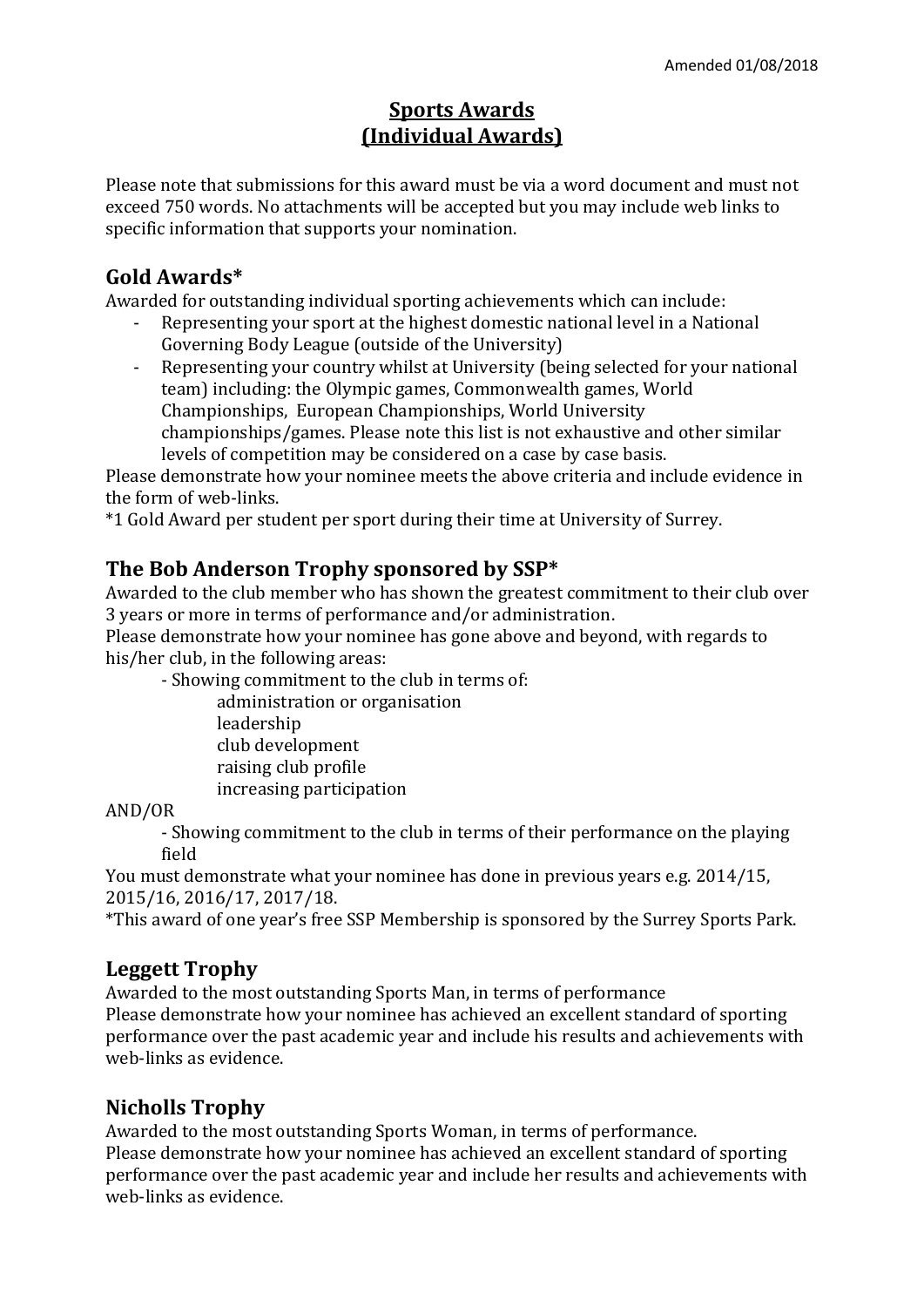## **Sue Jupe Plate**

Awarded to the person who has made the greatest contribution to the participation and organisation of a number of sports

Please list the sports of which your nominee has contributed to and demonstrate how they have both participated and/or helped organise the running of the club or events within these clubs. This doesn't have to be as a committee member and must be within the past academic year.

# **Team Surrey Trophy**

Awarded to the committee member who has made an outstanding contribution to their club and sport.

Please demonstrate how your nominee has gone above and beyond, with regards to his/her club, in the following areas:

- Showing commitment to the club in terms of:
	- o administration or organisation
	- o leadership
	- o club development
	- o raising club profile
	- o increasing participation

- Shown commitment to the club in terms of their performance on the playing field

## **Sally Edie Trophy**

For an outstanding contribution to coaching

Please demonstrate how your nominee has gone above and beyond with regards to coaching their respective club/team, over the past academic year. You could include information on the following areas:

- Examples of improvements in team/club performance over the past year
- Examples of improvements in coaching approaches e.g. techniques, drills etc. over the past year
- Examples of coach investing in their professional development
- Demonstration of excellent leadership in their coaching role

This is open to both student and non-student coaches.

#### **Mayors Trophy**

Awarded for Outstanding Community Commitment from a student Please demonstrate how your chosen nominee has gone above and beyond in the following areas over the past academic year:

- Examples of working alongside the local community in a sports voluntary capacity
- Examples of how nominee has made a positive impact on the local community

## **Activator and Coordinator Award**

Awarded to the Activator or Coordinator who has demonstrated excellent success in the participation and progression of a PlaySport activity (either a Pay & Play session, Intramural League or Beginner Course).

Please demonstrate how your chosen nominee has gone above and beyond in the following areas over the past academic year:

- Demonstration of excellent leadership
- Participation and retention figures
- Development/improvement of the activity within the last academic year
- Positive and confident communication and administration skills